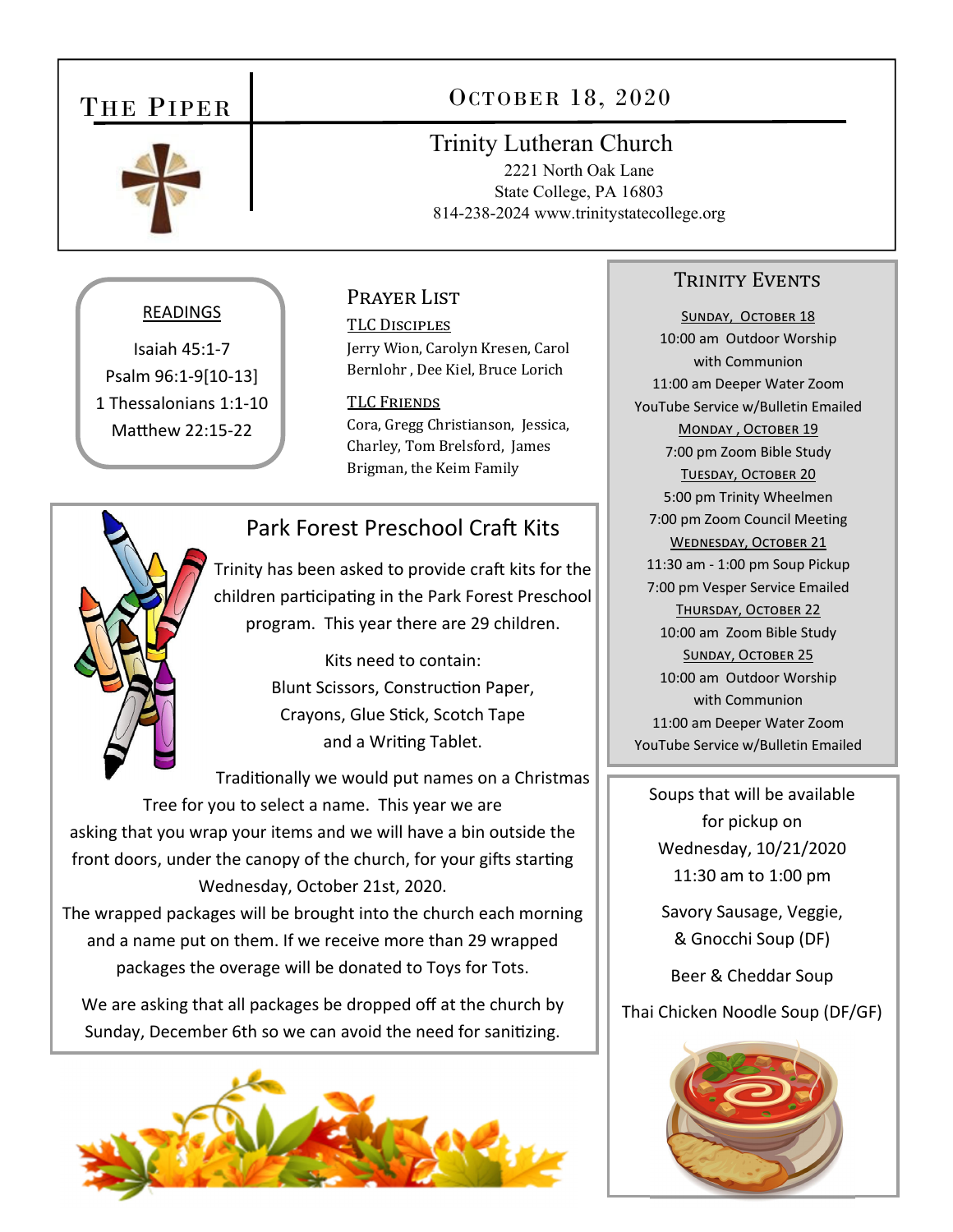



Out of the Cold is a community supported organization that answers the call to serve those experiencing homelessness in our community. They provide shelter, food and support services during the transition to permanent housing.

Trinity will be serving as a host site for Out of the Cold from December 28th to January 10th.

This is an excellent opportunity for us to serve our less fortunate community members during these most uncertain Ɵmes.

Please consider whether you want to volunteer at the reception desk, serving and/or prepping meals, or in some other capacity yet to be determined

Look for more details in upcoming Pipers.

For questions contact:

Sue Glad (gladsam@comcast.net) or

Carol Smith (piffy1957@gmail.com)

### TRINITY LUTHERAN CHURCH

### **STAFF**

Pastor Ronald C. Miller, Jr. tlcrevron@comcast.net

 Beth Robbins Office Administrator tlcoffice2@comcast.net

Barbara Roberts, Pianist barbroberts1960@gmail.com

Brian Woodland, Custodian oppgrade9@yahoo.com

#### JULY 2019 - JUNE 2022 EXECUTIVE TEAM John Fryer, President (chenita@earthlink.net) Carol Smith, Vice President (piffy1957@gmail.com) Laurette Gonet, Secretary (Laurette.Gonet@gmail.com) CHURCH PROPERTIES TEAM Jay Aubuchon (jayaubuchon@gmail.com) Bob Coyle (bcoyle63@gmail.com) MEMBERS AT LARGE Kayla Smith (kayjosmith22@gmail.com) Sue Glad (gladsam@comcast.net) Elaine Burn (ejb559@comcast.net)

**COUNCIL** 

Sue Ellen Krupa (sekrupa77@gmail.com)

#### FINANCIAL TEAM

Christy Bartley, Treasurer (cek4@psu.edu) Debbie Fryer, Financial Secretary (debbieconrad19522@yahoo.com)